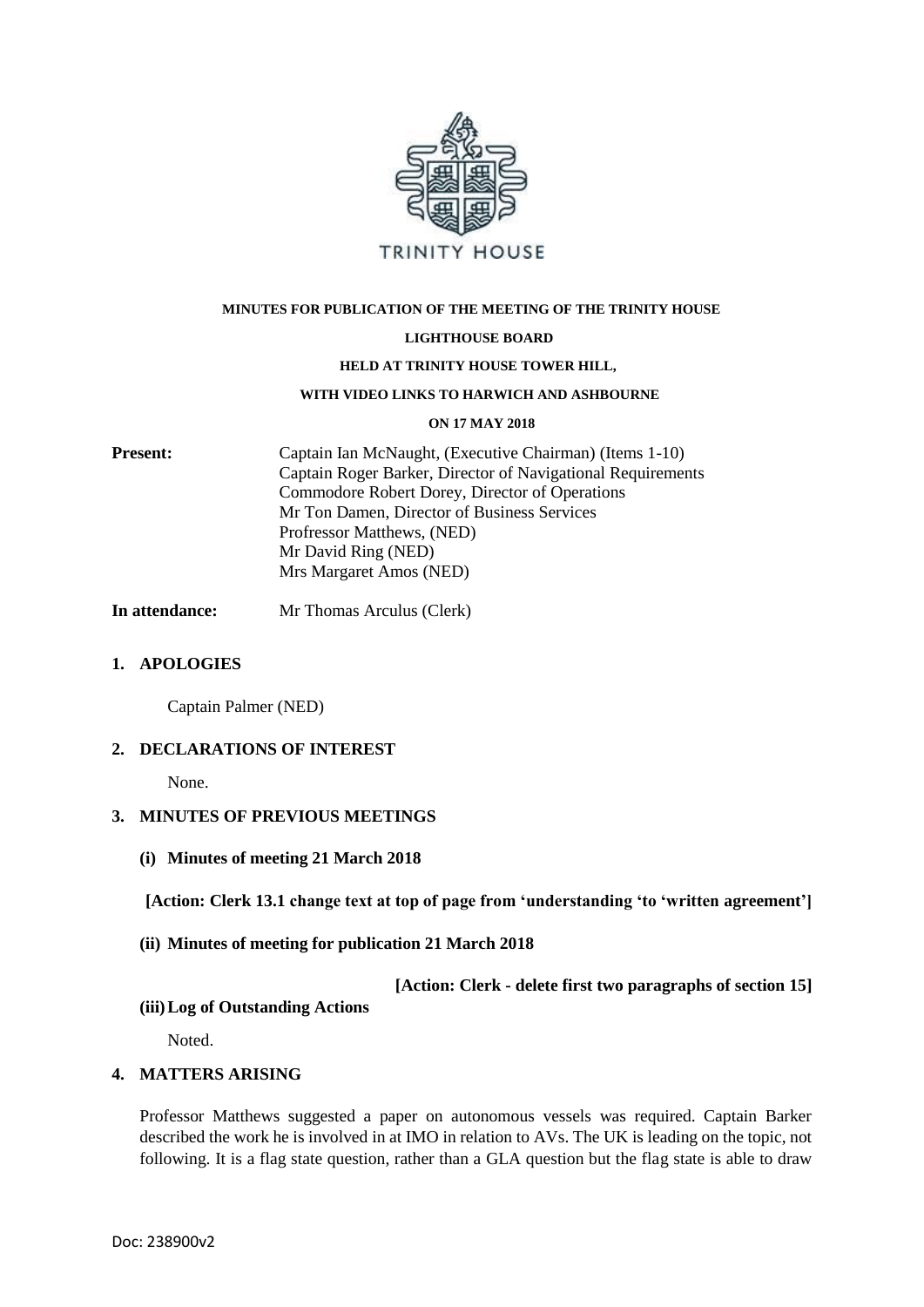on the expertise of the GLAs. The provision of AtoN in relation to it is for IALA at which we also participate in a big way.

IGC 5 is producing a paper for the JSB. Professor Matthews asked for a report on progress. Captain Barker's message is that we are right at the forefront of developments.

# **[Action: Captain Barker to consider and monitor developments in relation to autonomous vessels]**

*Deputy Master's role on Lighthouse Board-*Professor Matthews asked for clarification on progress with Lucy Chadwick's (DfT) letter. EC said that Lucy Chadwick accepted that the change would take effect upon his retirement. The Court accepted the concept and the timeline at its meeting yesterday.

Captain Palmer's term as the Corporation's NED on the Lighthouse Board has been extended till July 2019 by the Court.

EC said when Captain Palmer steps down and a new person is appointed to be the Corporation's NED on the Lighthouse Board, that person should be of a suitable calibre to be eligible to become the Chair of the Lighthouse Board, if required.

EC will write back to Lucy Chadwick with an alternative timeline to the one set out in her letter in February when the Working Group has recommended the new timeline.

The Nomcom will select the person to recommend to the Court.

*Internal Audit*-Professor Matthews raised the HIA situation. The Board all believed that separate frameworks for all three GLAs were needed. Mrs Amos explained ongoing work with GIA and progress being made. Mr Ring asked whether it was appropriate to raise at the JSB. A discussion followed about TH's status as an NDPB and ALB.

# **[Action: Clerk to commence preparation of a corrigenda of issues with the Framework Agreement to be addressed at the next review of the Framework Agreement]**

*Avoidable plastic waste* - Professor Matthews explained that when the Commonwealth Heads of Government met last month the first topic discussed was clearing up the world's oceans. Professor Matthews suggested we should sign up to the plastics pledge and make our commitment known on the 5<sup>th</sup> of June "World Environmental Day". The Board asked the Environmental Working Group to investigate and report back upon the ability to measure plastic reduction in a similar way that TH CO<sup>2</sup> reduction charts.

# **[Action: Clerk - Environmental Working Group to discuss whether we can devise a chart to show a reduction in plastic waste with a clearly illustrated graphic.**

A discussion followed about engaging more with Commonwealth countries to help them meet IALA standards such as we did last month with the Falkland Islands Government and the visit to Cape Pembroke Lighthouse of Andy Johnson (Senior Tech Civil – Field Operations East).

# **5. HEALTH AND SAFETY MATTERS**

The Board discussed the Health and Safety Manager's report.

*Fire Safety*-Commodore Dorey will consider how to resource/reprioritise the Health and Safety Manager to do the fire inspections required. The Board discussed the accident report circulated by the Health and Safety Manager out of committee regarding a chain locker injury to a member of staff. Captain Barker said that many of the actions are already in hand. The Lighthouse Board did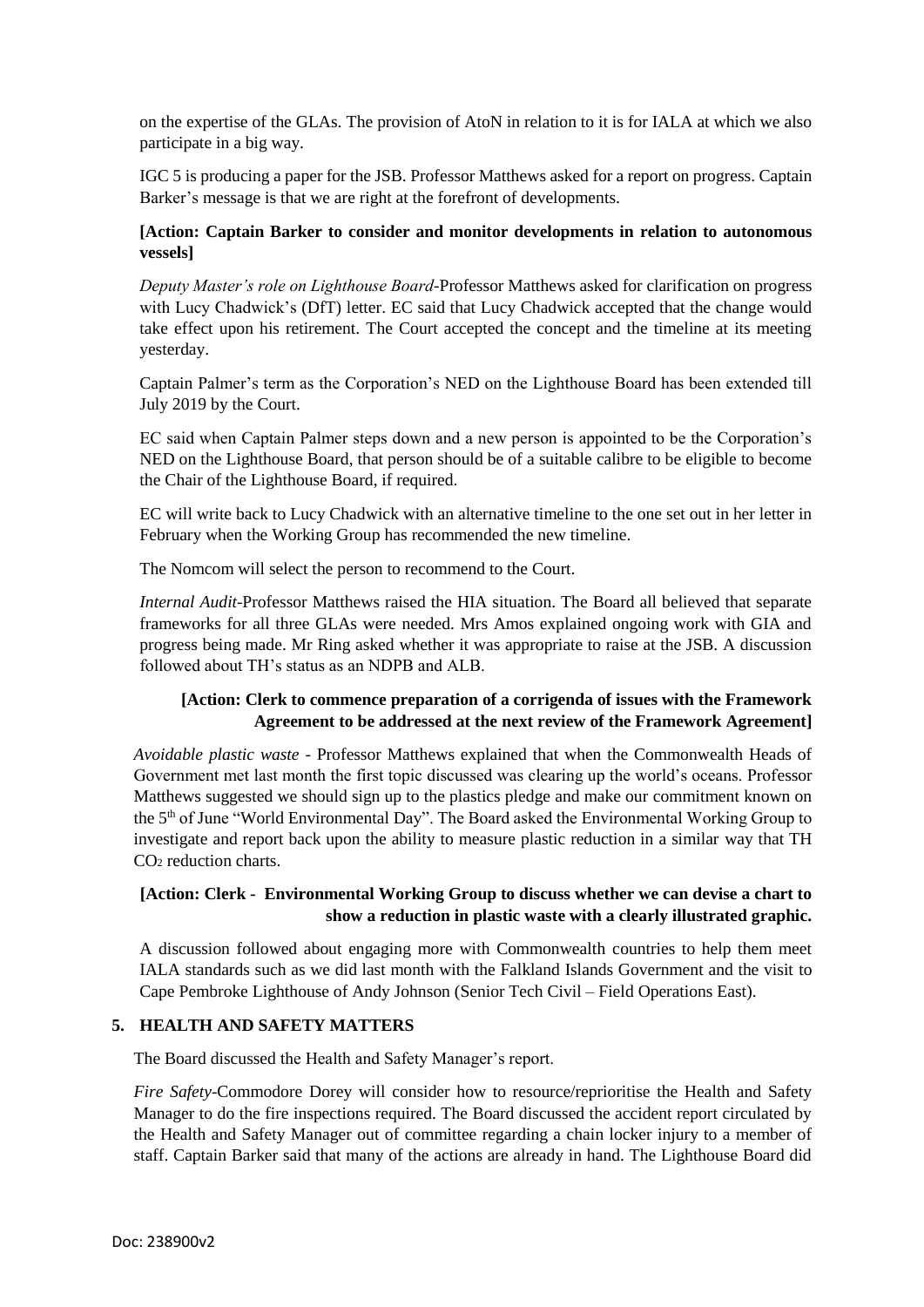not accept the Health and Safety Manager's report on the capstan injury and tasked the Health and Safety Manager and Marine Operations department to work together.

## **[Action: Commodore Dorey to provide text for this action]**

[*Post meeting note:*- Subsequent to the meeting, Commodore Dorey, Mr Damen and Captain Barker evaluated the report and proposed that:

- The H&S report gets extended to show the H&S assessment of the incident and the proposed action.
- The responsible Line Manager's response to the proposed action should include any requirements, proposed implementation date and required investment in time, funding, training etc.

This will allow the Executive Committee and Board to better evaluate the impact and satisfy themselves with the adequacy and acceptance of the incidents characteristics and proposed resolution.]

## **[Action: Health and Safety Manager]**

### **6. FLEET REVIEW**

The Reference Group will meet next week.

The Board concurred with the Executive Committee that given the time challenges (and consistent with the FR outlined approach) any subsequent vessel replacement would be an individual GLA Business Case and procurement activity – and would not necessarily be done on a Tri-GLA basis.

### **[Action: EC to reinforce this approach at the next JSB]**

### **7. BUSINESS PERFORMANCE**

Mr Damen presented the full end of year performance report. Running costs are underspent as a result of top of competency budgeting, commercial income contribution, some re-phasing of activities due to weather circumstances and non-utilisation of the contingency.

Capital is £1.2 million underspent spread across several different projects. In particular DD&R for LV, THV Galatea and THV Patricia were underspent, however the ships are getting older and therefore the sanctioned capital budget requires an element of flexibility to provide for unknowns. A discussion followed whether we should include in the 2019/2020 budget a general capital allowance for H&S investment or whether it can be spent from other underspends. Mr Damen explained that it is subject to a discussion / approval by DFT.

# **[Action: Mr Damen to consider having a health and safety contingency fund to be drawn on for urgent needs]**

The total cost of the wreck removal of the ELLA was discussed in some detail and Mr Damen explained that a suppliers' meeting between Mr Damen, Procurement, Legal and the JV will be held on 5 June to discuss total cost, the original tender cost etc. We have liaised with DfT to ensure that the expenditure was covered by an incremental DfT sanction and Mr Damen confirmed that the wreck removal cost are excluded from the RPI minus X regime. The Board agreed that there should be some Mariner support at this meeting.

# **8. MATTERS ARISING FROM EXECUTIVE DIRECTORS' REPORTS**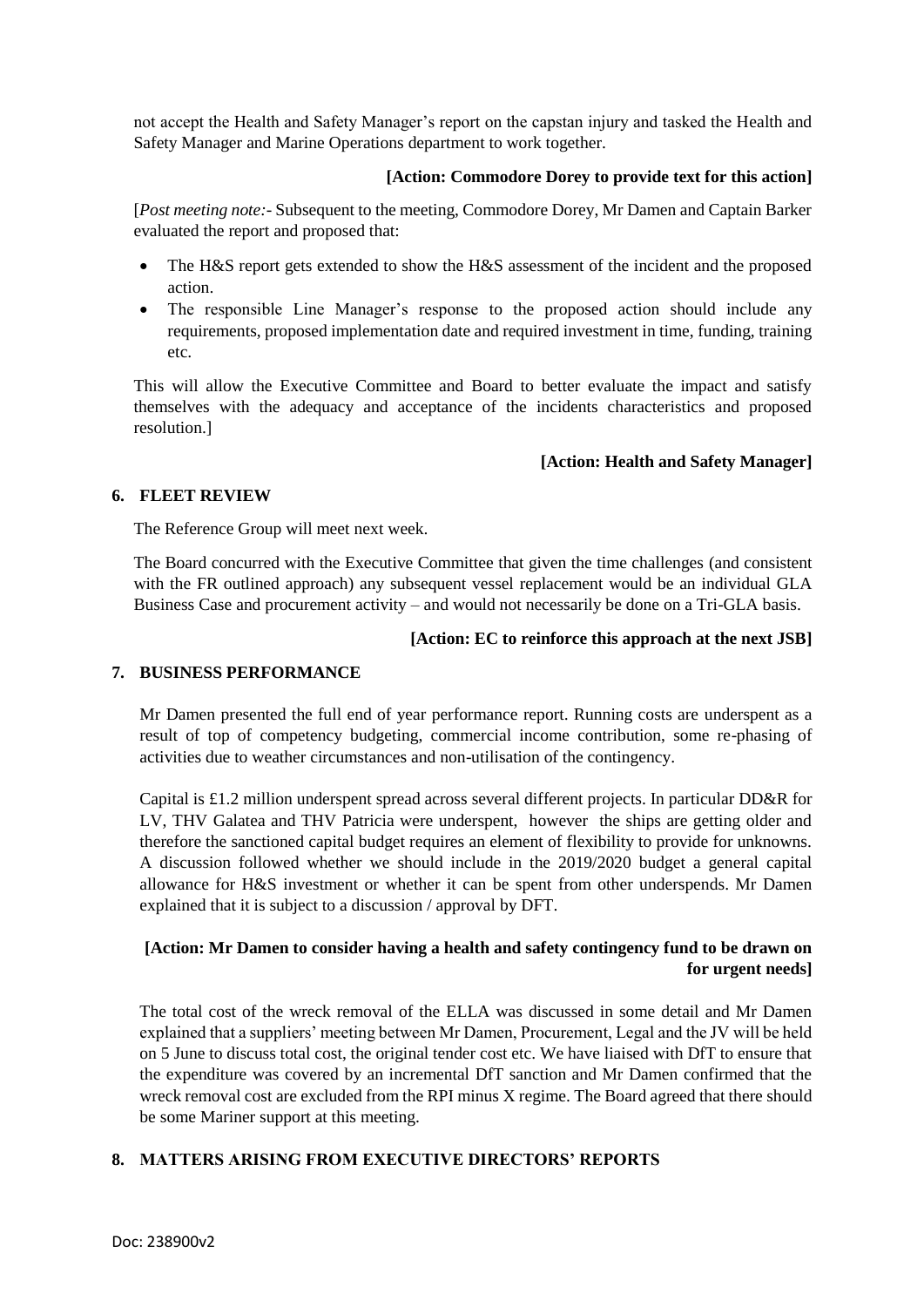The Board discussed the ALDIS contract. The final contract negotiations are almost complete and an alternative plan is considered but is not preferred.

The Court approved the rebranding yesterday. The rebranding costs have been shared with the Corporation. The new branding will be rolled out in a very low-key way using a cost avoidance approach by only ordering if and when old branded stock items require replacement.

The Board discussed Innovation. Mr Damen is to commence work on the requested innovation report for 2017/18.

### **[Action: Mr Damen]**

EC explained the plan for Mr Jones (PR and Records Manager) to produce a booklet/exhibition celebrating 20 years since automation and the Board endorsed the concept under the understanding that it would be focussed on the key message of embedding and continuously adopting new technologies to remain a modern forward looking organisation.

## **9. AIDS TO NAVIGATION – PERFORMANCE**

This report was introduced by Captain Barker and was noted by the Board.

*Wreck of Britannica HAV*-a wash-up meeting has been called. Captain Barker explained that the Secretary of State's Representative has retired and the newly appointed Secretary of State's Representatives has also resigned.

*Research and Radio Navigation* - The Board discussed the work that this department is doing to celebrate and publicise its good works.

### **10. MATTERS FOR DISCUSSION**

### **10.1 DfT & Parliamentary Matters**

Chris Angell (Department for Transport) was on Visiting Committee for two days. It was very useful to have this time with him. Mr Ring asked whether the non-executive directors can be invited on visiting committee from time to time to keep abreast of the day-to-day work of the organisation.

The Maritime Minister Nusrat Ghani MP is to visit Harwich later today.

At this stage in the proceedings the EC left the meeting due to other important business and did not return. In the absence of the Deputy Chair the Board elected Commodore Dorey to chair the remainder of the meeting in accordance with its Terms of Reference.

### **11. STRATEGIC ISSUES**

# **11.1 Headline Performance Objectives**

These were presented by Mr Damen. These have been circulated to the senior management team and the wording has been agreed. Mr Damen explained that the operational action plan has also been streamlined. Professor Matthews expressed his contentment with the headline performance objectives. The Board concurred.

### **12. JSB MATTERS**

# **12.1 Draft JSB Meeting Agenda**

Noted.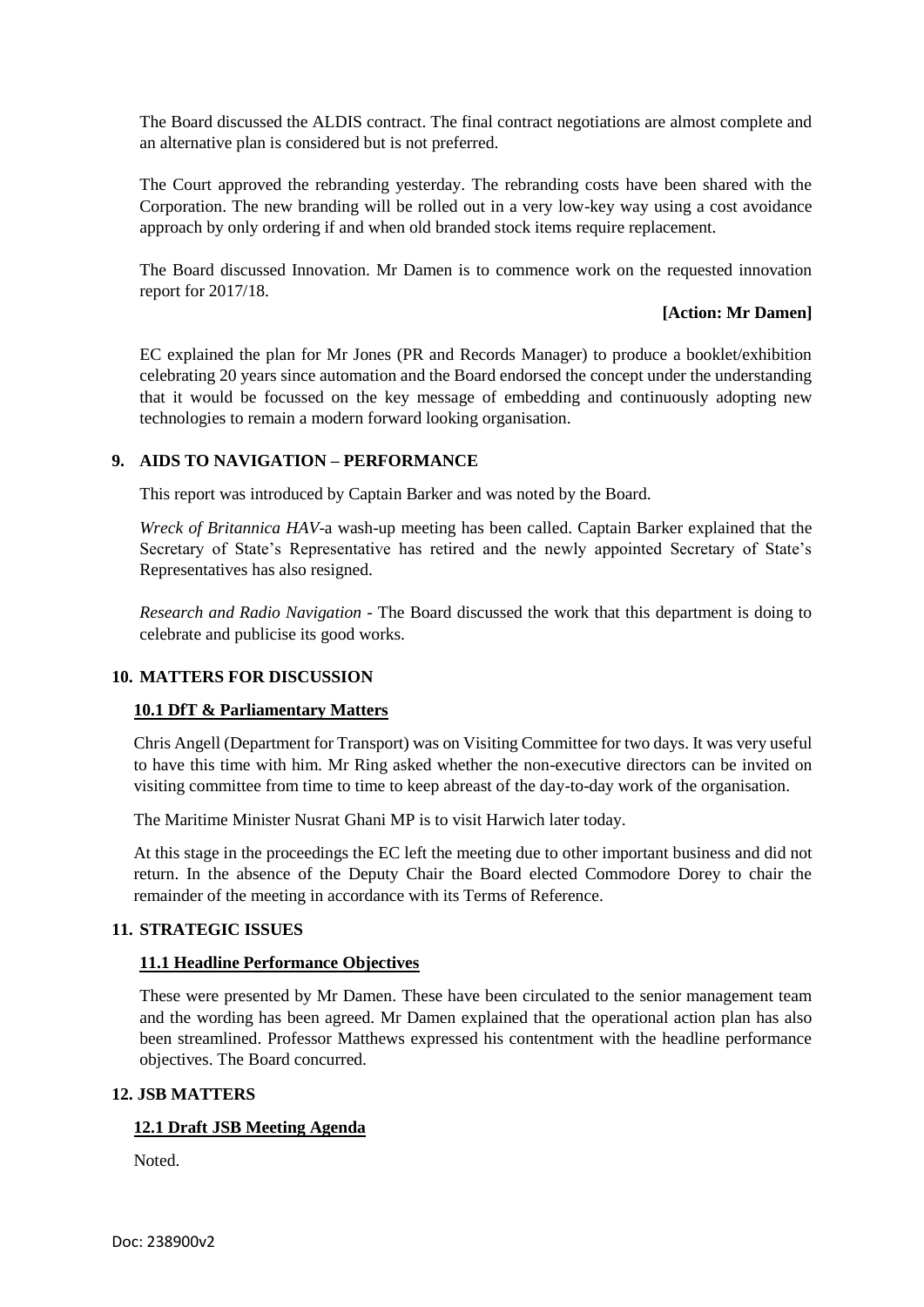## **12.2 JSB Strategic Agenda**

Noted.

## **12.3 Chief Executives Committee Notes**

The Board does not agree with the action about Tri GLA ship procurement.

## **[Action: EC will clarify at the JSB on 14-15 June].**

## **13.OTHER MATTERS TO BE NOTED OR APPROVED**

### **13.1 Audit Risk Assurance Committee**

Minutes of 21 March - noted

The Audit and Risk Assurance Committee Chair provided a verbal update on the meeting.

### **[Action: Regarding workforce planning. Mr Brian to discuss with the lighthouse Board instead of the ARAC so all Board members are present and can contribute]**

## **13.2 Annual Report to Board from ARAC**

Report presented by Mrs Amos. Mrs Amos drew attention to 3.4(vi) head of internal audit's annual report 2016/17 which gave a substantial assurance rating.

The Board discuss whether Trinity House will continue to pursue the objective of having its own Head of Internal Audit in due course.

## **13.3 MoU for the Provision of Internal Audit Services**

A workshop was held with GIAA and a heat map was produced and was shared with the Board at the meeting. The Heatmap highlighted a number of areas and the extent of the various audits. Mr Ring is looking for a direction of travel. Mrs Amos wants to hold another internal audit workshop in November with Trinity House in charge of it and GIAA supporting. This will be another opportunity to streamline the internal audit plan further.

GIAA have some new personnel and are expressing willingness to work with Trinity House. Mrs Amos believes that input from GIAA is useful and cost effective. The Board agreed.

### **13.4 Draft GIAA Proposal for 2018/19**

The Board reviewed the GIAA proposal for 2018/19 and noted that the result of the Heatmap was that the audit plan could be reduced to 50 days as opposed to 75 days as quoted in MoU at paragraph 6.2.

### **13.5 Internal Audit Charter**

While the Board accepted the proposal to use GIAA as Head of Internal Audit for the coming year this requires review as part of the new framework agreement in 2020. Therefore, the Board agreed that the charter should say words to the effect that the TH Head of Internal Audit (HIA) shall be provided by the Government Internal Audit Agency (GIAA). However, the Lighthouse Board has expressed a strong view that the HIA position should be transferred in due course from GIAA to TH's own resources. Therefore, the TH Audit and Performance Manager will take a more prominent role in future with the intention of taking the lead from 2020 onwards.

# **13.6 Internal Audit Work Plan**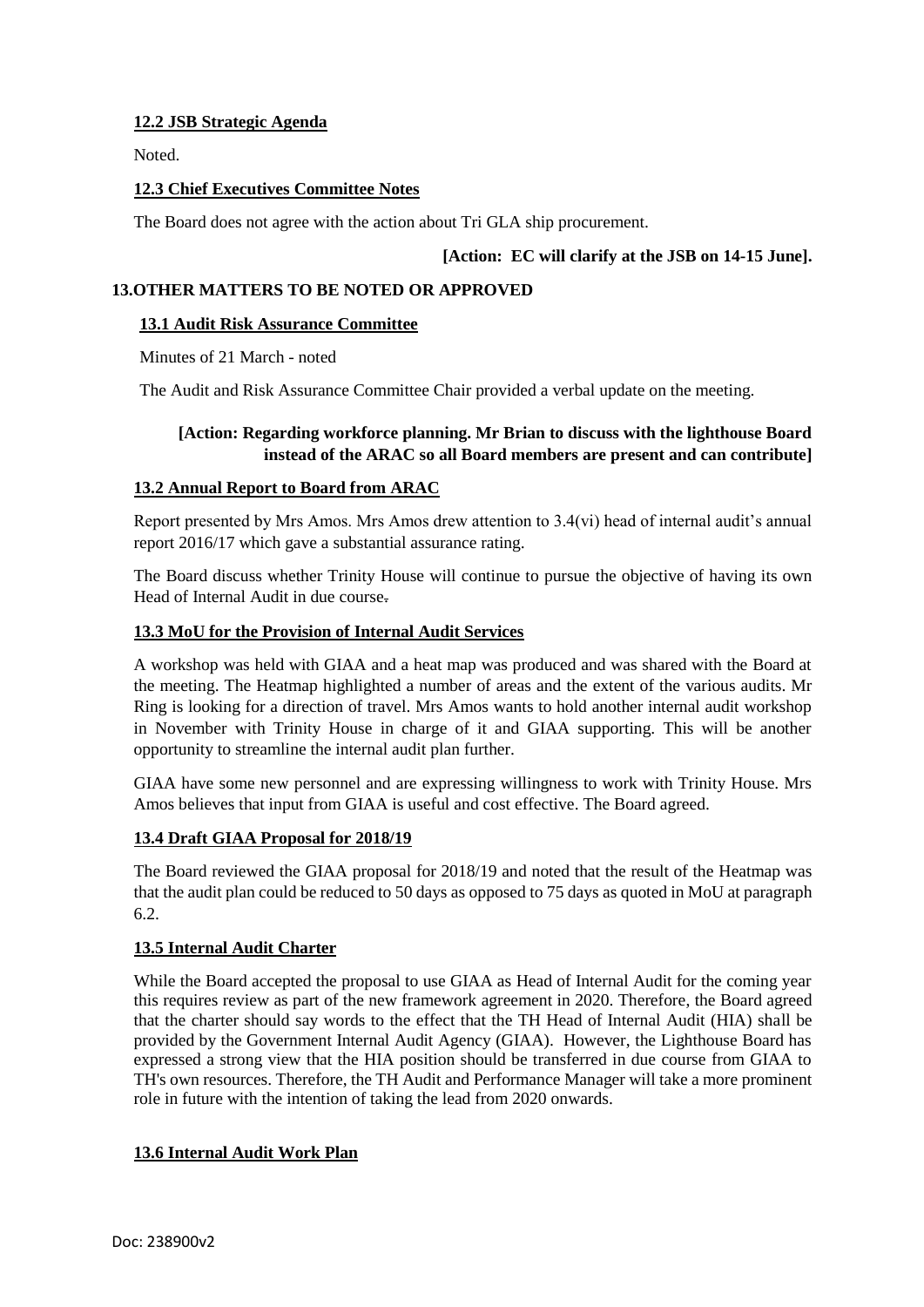This was presented by Mrs Amos and Mr Damen and was noted and approved by the Board. The Board noted that the audit on the collection of light use was not about revenue for Trinity House because Trinity House merely collects LDs on behalf of the Department for Transport and therefore reference the "TH" in the title of the audit should be replaced with "GLF".

## **[Action: Mrs Roberts, Audit and Performance Manager]**

## **13.7 Report on the Review of Risk Registers**

The Clerk presented this report together with the corporate risk register.

Noted by the Board.

## **13.8 Report on Inspections and Audits of Local AtoN and Offshore Structures**

This was introduced by captain Barker. BEIS have offered to write a letter to offshore installation operators jointly with DfT to remind them of their AtoN responsibilities.

Report noted.

Trinity House should not lose sight of how important its role in the superintendence of local aids to navigation is to the delivery of its statutory function.

## **13.9 IT Security Policy**

Approved.

# **13.10 GLA Research & Radio Navigation Policy**

Approved subject to a change to paragraph 1.2 replace 'is agreed' with ' endorsed after consultation'.

# [**Action: Clerk make this change and recirculate to lighthouse Board.]**

### **13.11 Business Continuity Policy**

Approved.

# **13.12 Communications Policy**

Approved.

# **13.13 Data Protection Policy**

Approved.

The Board decided that new policies shall be reviewed by the Board annually and triennially thereafter unless they have had to be changed.

**[Action: Mrs Roberts]**

### **13.14 Records Policy**

Approved.

# **13.15 Management of Historical Artefacts Policy**

Approved.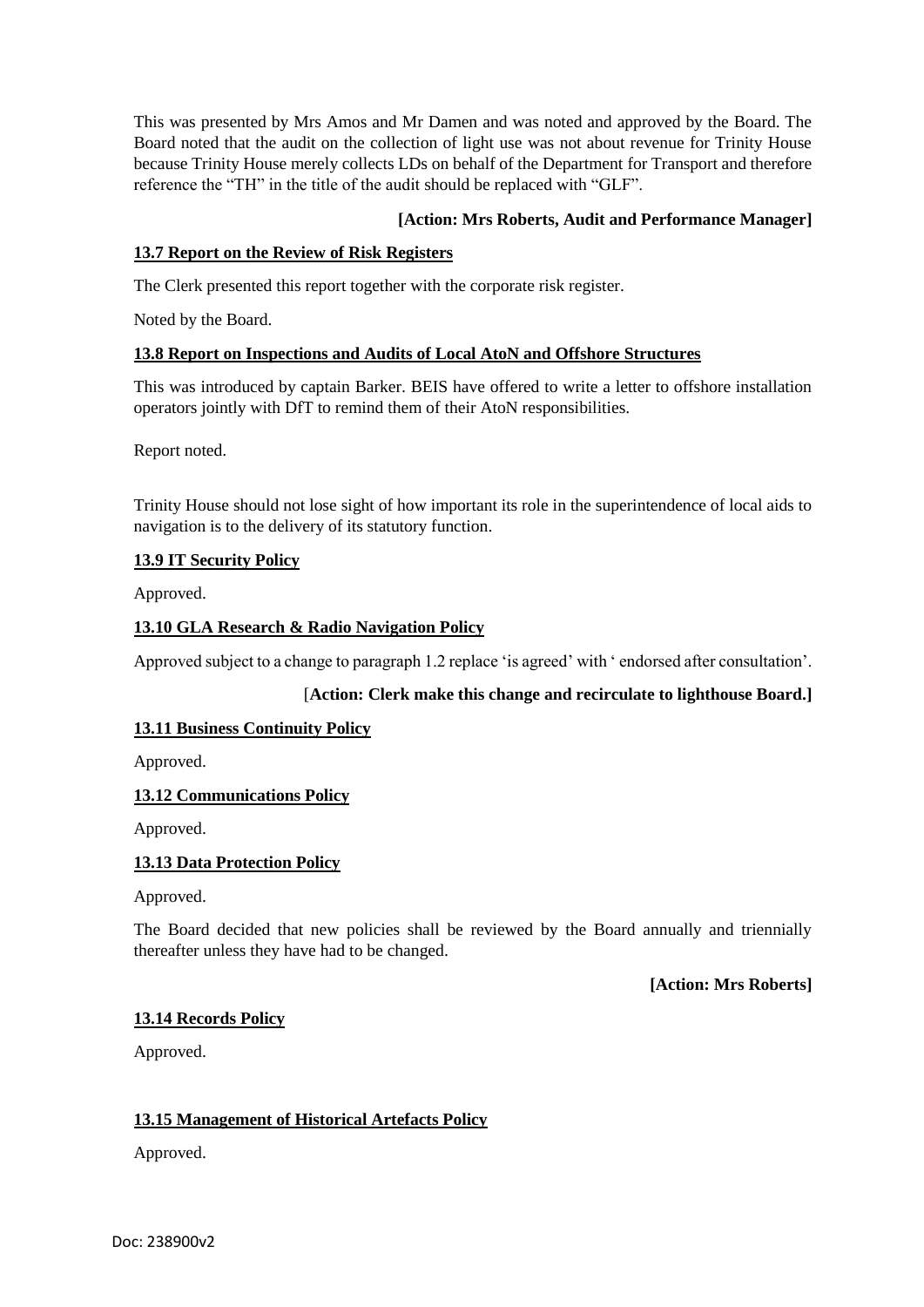## **13.16 Proposed meeting dates for 2019**

The Clerk proposed meeting dates for the year ahead.

## **[Action: Board will take the proposed dates away for consideration]**

The Board would like to hold and encourage more meetings on a ship and also said that if Board meetings were arranged in Swansea or St Just an adequate amount of time needs to be allocated as flying visits are of limited value.

## **13.17 Chief Executives' Committee Terms of Reference**

Discussed above.

# **[Action: Clerk paragraph 5 change 'may' to 'should']**

Section 5 is biased too much in favour of the other GLAs and doesn't reflect the TH Accounting Officer reality.

## **[Action: Clerk make changes and circulate out of session].**

The Board did not accept the terms of reference as currently drafted.

# **[Action: Clerk rewrite the terms of reference to stress the point that the CEC is a consultative meeting it is responsible for coordination and communication, and make the terms of reference as brief as possible.]**

## **13.18 Research and Radio Navigation Directorate Reporting Structure Diagram**.

Discussed by the Board.

The Board raised the question of what process and input the respective GLA Boards provide on the RRNAV strategic objectives.

# **[Action: Captain Barker to liaise with Mr Bransby, Research & Radio Navigation manager, on other improvements to the process chart]**

# **13.19 Hjordis East Starboard Lateral Mark Section 203 Transfer to Local Harbour Authority**

The paper was introduced by Captain Barker. Endorsed by Board.

# **[Action: Clerk to seek Secretary of State's consent via Mr Angell at Department for Transport]**

## **13.20 Chair of JSB**

The Clerk explained that the Court on 16 May had agreed to extend Captain Palmer's term as the Corporation's NED on the Lighthouse Board until July 2019 to allow him to continue as Chair of the JSB for a further year. This was required because Irish Lights said that their candidate to succeed him as Chair was not in a position to do so yet. Irish Lights and Northern Lighthouse Board are content for Captain Palmer to remain the Chair for another year. The Board agreed.

# **13.21 Irish Lights Strategy Launch - Lloyd's List Article by Michael Grey YB on the Launch of the Irish Lights Strategy 2018-2023 'Safe Seas –Connected Coasts'**

Noted.